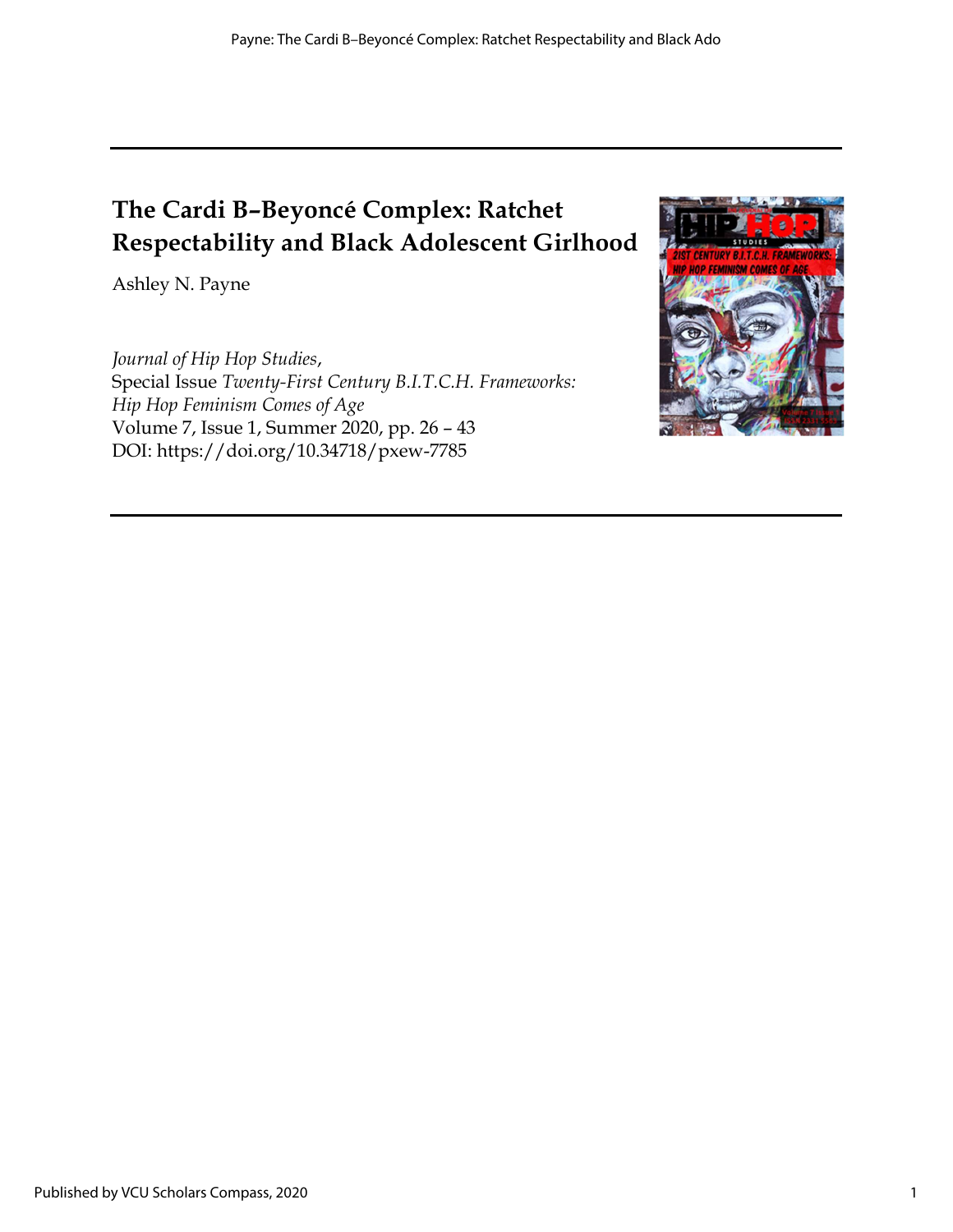## The Cardi B–Beyoncé Complex: Ratchet Respectability and Black Adolescent Girlhood

Ashley N. Payne

#### Abstract

The identity of Black girls is constantly subject to scrutiny in various spaces, particularly within Hip Hop and education. Previous scholarship has noted that, as Black girls are compelled to navigate the margins of respectability politics, the images and messages of Hip Hop culture have always created a complicated and complex space for Black girls' identity development. The purpose of this article is to explore how Black adolescent girls construct their identities, particularly as it relates to ratchet-respectability identity politics, a concept called the *Cardi B-Beyoncé complex*. In examining the Cardi B-Beyoncé<sup></sup> complex, I look at the intersection of ratchetness and respectability in educational settings and the influence of Hip Hop artists and images on the construction of ratchetrespectability identities. Further, this theme informs the need for a transformative, ratchet educational space for Black girls where the multiplicity of the Black girlhood experience will be appreciated and not silenced.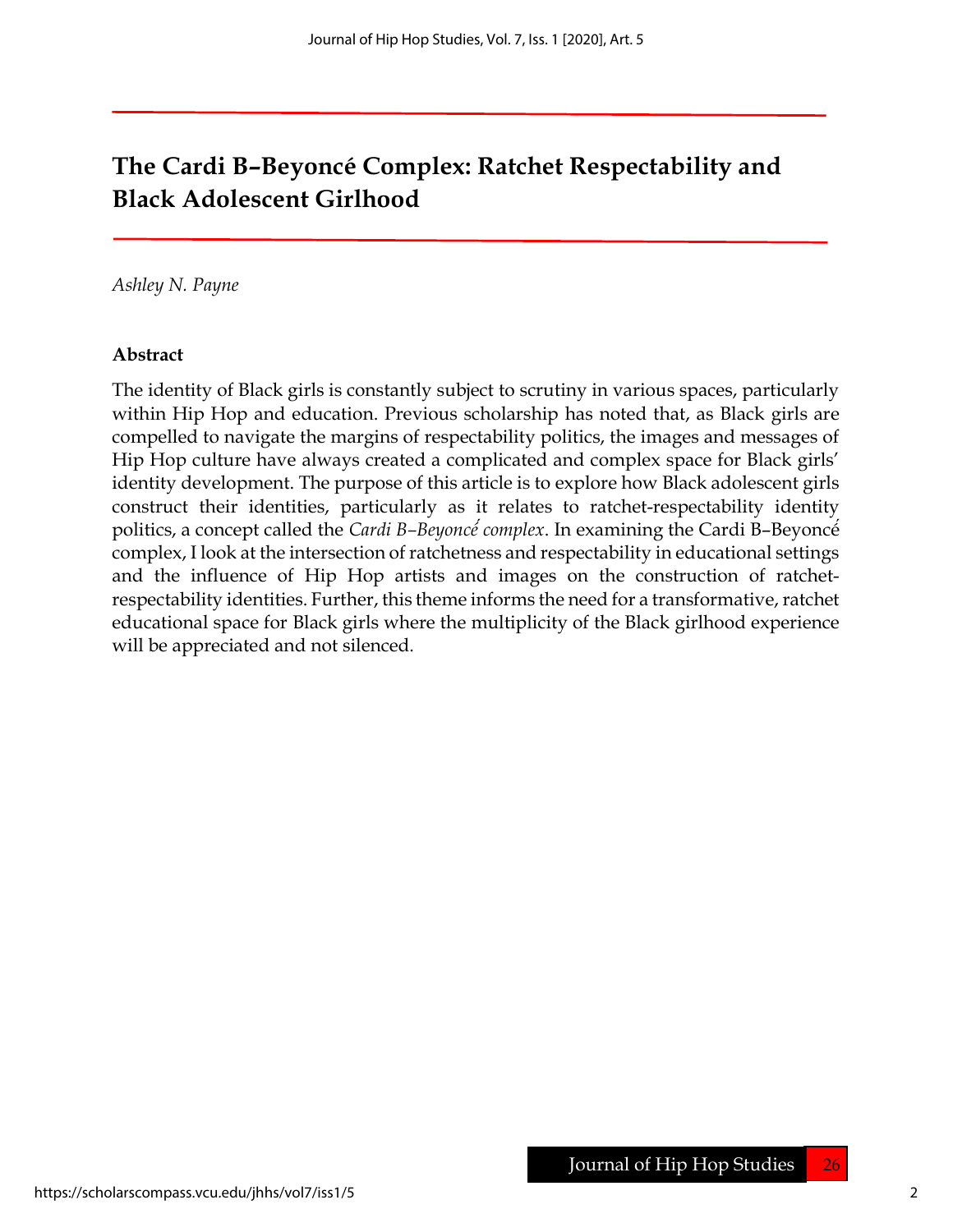When I was 12 years old, Cash Money Records was takin over for the '99 and the 2000 and Gangsta Boo was asking where dem dollas at? At 12 years old, I was at a nexus of leaving my childhood self behind and discovering who I was and who I wanted to be. Hip Hop played a significant role in discovering my Black femininity; it dictated what I defined as Blackness, how I performed my femininity, and how I conceptualized sexuality. While the world told me who I was supposed to be, Hip Hop allowed me to be my free, unapologetic self; weaving through the complicated intersections of race, gender, region, and respectability politics to find myself and define myself. While the world told me to be a classy, silent Southern belle, Hip Hop allowed me to be unapologetically loud and ratchet, giving me space and voice to be loud and free to move/manipulate my body in ways that were not deemed respectable. While many believe that 12-year-olds are just children who do not know/understand the influence of media and cultural structures, at 12 years old, I was challenging and critiquing notions of Black femininity to curate an unapologetic femininity that I could call my own.

\*\*\*

At 12 years old, youth are entering adolescence, a time developmental theorists discuss as a complicated time of puberty, cognitive dissonance, risk-taking, and identity development.1 At 12 years old, youth are moving from their childhood perspective on the world to more complicated and complex perspectives, informed and (re)constructed by their social world. In particular, Black girls are encouraged to prepare for the role of Black women, who are expected to be "everything to everybody" and embody characteristics and expectations associated with Blackness and Black femininity while simultaneously abiding by dominant expectations of classiness, docility, and silence.

Current research has explored how Black culture, namely Hip Hop, has influenced the development of Black youth, but we often leave Black girls out of the conversation.<sup>2</sup> When discussing identity development as it relates to Black youth without paying attention to the specificity of gender identities, we ignore the complicatedness and multiplicity of Black girls' experience.<sup>3</sup> This essay aims to address that gap and show that although Hip Hop has been a particularly contradictory space for Black girls, with displays of misogyny and hypermasculinity as well as empowerment, Black girls draw on the ratchet identities performed by Black female Hip Hop artists to create home-places free of the moral scrutiny of respectability politics.4 This essay explores how after-school

<sup>&</sup>lt;sup>1</sup> Laura E. Levine and Joyce Munsch, Child Development: An Active Learning Approach (3<sup>rd</sup> ed., Los Angeles: Sage, 2018).

<sup>2</sup> Greg Dimitriadis, Performing Identity/Performing Culture: Hip Hop as Text, Pedagogy, and Lived Practice (New York: Peter Lang, 2009); Bettina L. Love, Hip Hop's Li'l Sistas Speak: Negotiating Hip Hop Identities and Politics in the New South (New York: Peter Lang, 2012).

<sup>3</sup> Venus E. Evans-Winters and Jennifer Esposito, "Other People's Daughters: Critical Race Feminism and Black Girls' Education," Educational Foundations 24 (2010): 11–24.

<sup>4</sup> I am drawing on bell hooks' concept of "a homeplace" that, "however fragile and tenuous, had a radical political dimension. Despite the brutal reality of racial apartheid, of domination, one's homeplace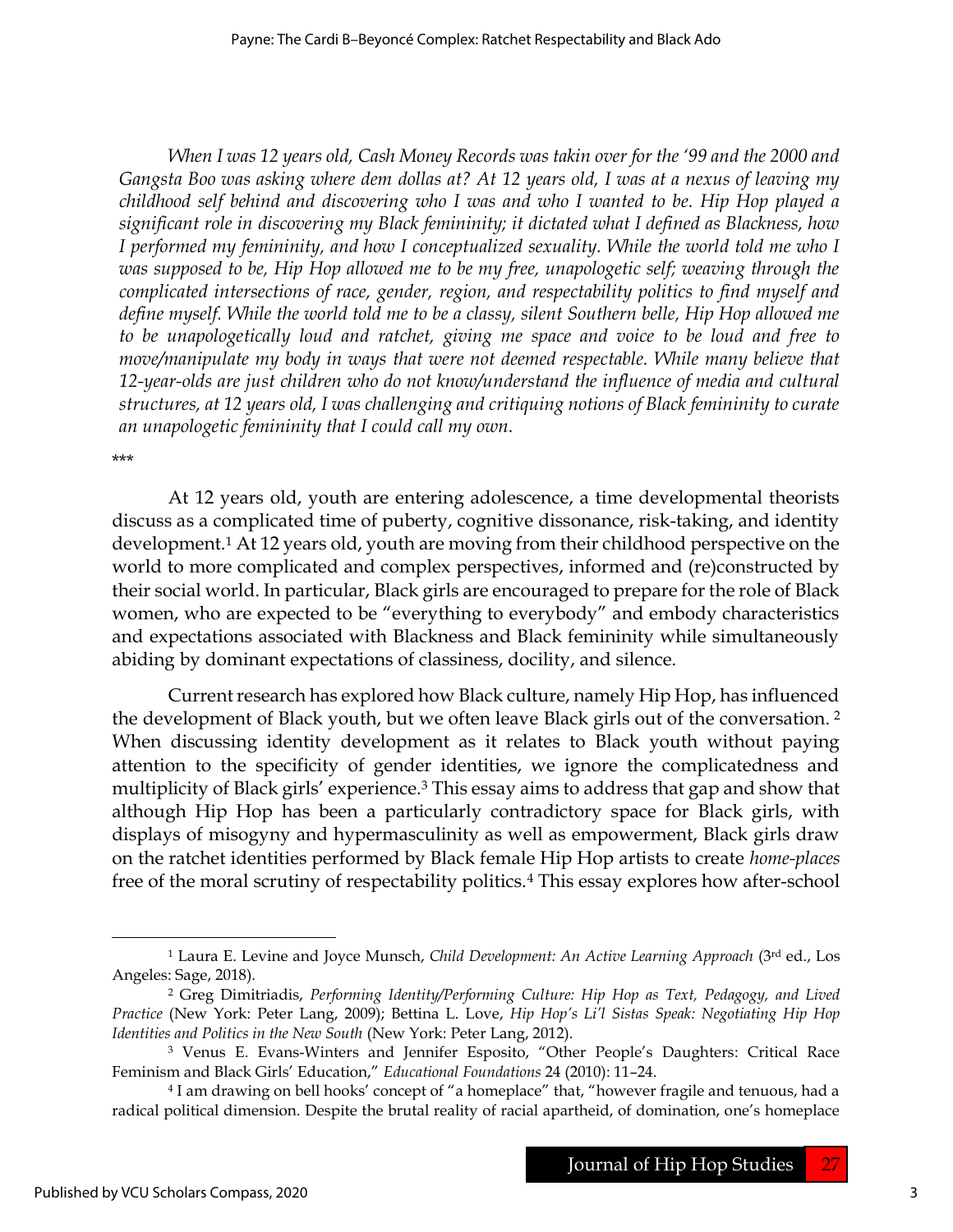programs for Black girls use Hip Hop as a cultural force that has played a huge role in making Black girlhood/womanhood visible and audible in mainstream society, allowing Black girls all over the world to hear and see various representations of Black girlhood and Black womanhood and allowing them the freedom and space to create their own identities.

Previous discussions surrounding Hip Hop feminism and the construction of girlhood have considered many aspects of Black girlhood identity development, including agency; the role of sexuality; how Hip Hop influences constructions of Blackness and gender; and the politics of Black girlhood. Scholars such as Brittney C. Cooper, Bettina L. Love, Ruth Nicole Brown, and Elaine Richardson (to name a few) have (re)constructed notions of Black and Hip Hop feminism to curate a Hip Hop feminism that is relevant to the millennial generation; 5 a generation that was born at the nexus of Hip Hop and the emergence of technology. These scholars have challenged and critiqued how Black girlhood is constructed within and through Hip Hop and have demonstrated the powerful force that Hip Hop continues to have on Black girlhood.

The bodies, identities, attitudes, thoughts, feelings, and emotions of Black girls are continuously policed within dominant and Black culture alike. By exploring identity development and education in relation to Black girlhood, Hip Hop feminists have transformed ideologies surrounding the representation of Black girlhood/womanhood in Hip Hop and the impact that these representations have on the sociocultural and sociopolitical climate around Black girls. As Black girls and Black women continue to push back against negative stereotypes and images within Hip Hop and reconstruct notions of Black womanhood, the next generation of Black women are battling new challenges and circumstances. Black women Hip Hop artists such as Megan Thee Stallion and Cardi B are redefining Black womanhood through embracing being loud, ratchet, and unapologetically themselves, creating empowering images within Hip Hop culture, redefining sexuality on their terms, and signifyin' those performances on social media. The purpose of this essay is to discuss current conversations and tensions regarding respectability politics, Hip Hop, and Black adolescent girlhood, specifically as it relates to Black girls' personal and educational identities. This essay considers work from Hip Hop feminists and current women rappers in discussing how Black girls construct/celebrate/challenge/critique notions of classy–ratchet Black girlhood and their own identities. Although my research focus in this essay is on Black girlhood, I

was the one site where one could freely confront the issue of humanization, where one could resist." bell hooks, Yearning: Race, Gender, and Cultural Politics (Boston, MA: South End Press, 1990), 44.

<sup>5</sup> Brittney C. Cooper (blogging as "crunktastic"), "(Un)Clutching My Mother's Pearls, or Ratchetness and the Residue of Respectability," The Crunk Feminist Collection (blog), December 31, 2012; Bettina L. Love, Hip Hop's Li'l Sistas Speak: Negotiating Hip Hop Identities and Politics in the New South (New York: Peter Lang, 2012); Ruth Nicole Brown, Black Girlhood Celebration: Toward a Hip-Hop Feminist Pedagogy (New York: Peter Lang, 2009); Ruth Nicole Brown, Hear Our Truths: The Creative Potential of Black Girlhood (Urbana: University of Illinois Press, 2013); and Elaine Richardson, "Developing Critical Hip Hop Feminist Literacies: Centrality and Subversion of Sexuality in the Lives of Black Girls," Equity & Excellence in Education 46, no. 3 (2013): 327–341, https://doi.org/10.1080/10665684.2013.808095.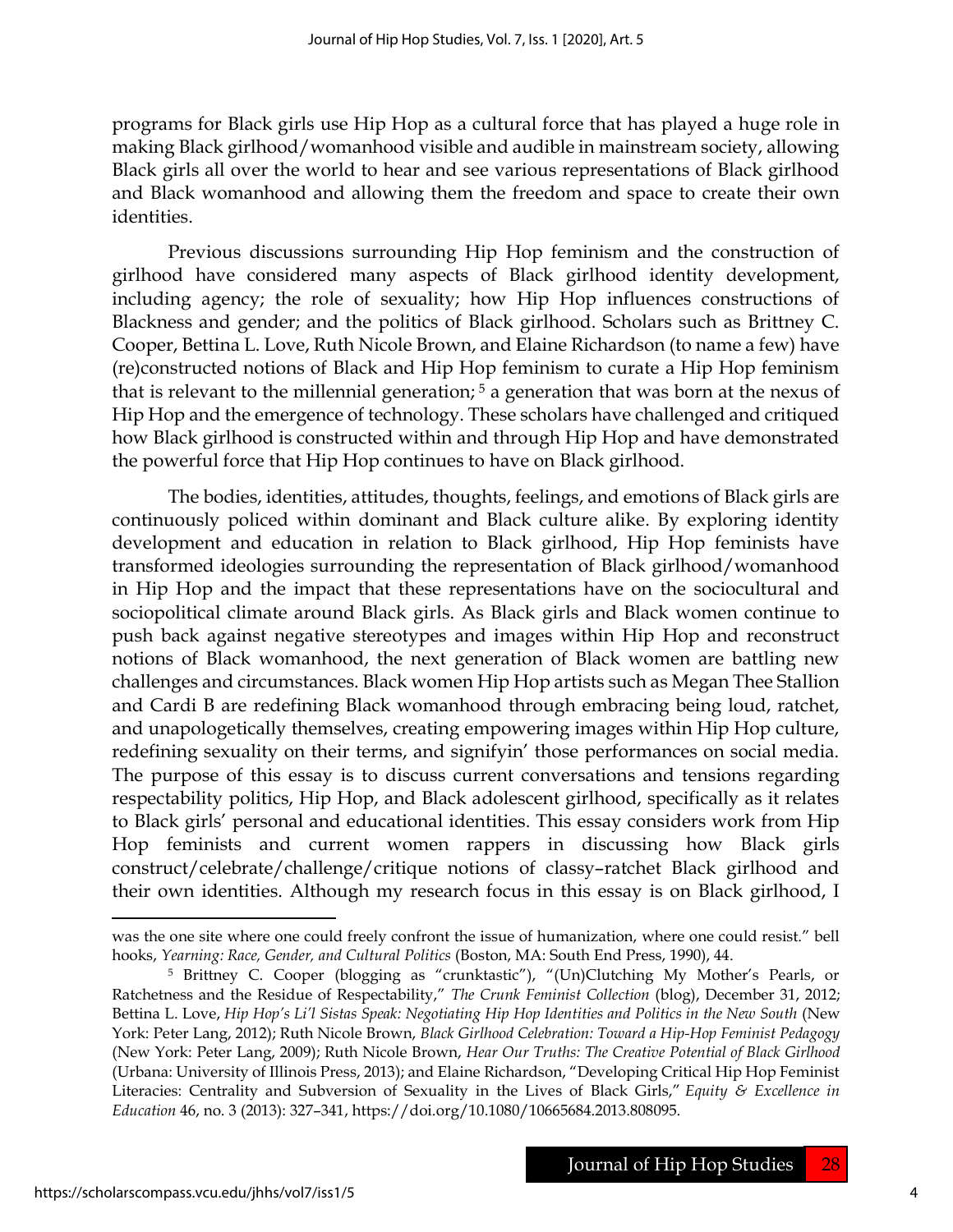discuss Black girlhood/womanhood as a single conceptual category because images of Black women influence Black girlhood and controlling images of "loud" Black girls and ratchet have an impact on both girls and women. In doing so, I am following scholars who emphasize the continuity of development from Black girlhood to Black womanhood.6 The perspective of Ruth Nicole Brown, who speaks of the fluidity of their boundaries, is also relevant here: "I define Black girlhood as the representations, memories and lived experiences of being and becoming in a body marked as youthful. Black girlhood is not dependent, then, on age, physical maturity, or any essential category of identity."<sup>7</sup>

## Creating a Space for the Celebration of Black Girlhood: Revisiting Ruth Nicole Brown and Hip Hop Feminist Educational Spaces

Ruth Nicole Brown has discussed the need for spaces that embrace Black girlhood in its many dimensions: the complicated, the ratchet, the strong, the carefree, and the classy.8 Her transformative after-school space, Saving Our Lives, Hearing Our Truths (SOLHOT), combines the culture of Hip Hop with Black girlhood, and allows Black girls to just be within various spaces. Brown notes "SOLHOT is me being a bravebird en masse with other bag ladies and b-girls to make ourselves visible and heard, and to make our silence understood to each other and to the communities in which we live."<sup>9</sup>

SOLHOT, though a celebratory space, also acts as a methodology of exploration of Black girlhood. Brown discusses SOLHOT as a framework to explore the "performative and creative methodology of a visionary Black-girlhood practice."10 SOLHOT allows Black girls space to effectively address how the creative practice of Black girlhood informs the knowledge production, media, and individual and collective artwork of young Black girls. Building from and within notable works by Hip Hop feminists, artists, and practitioners, Brown, along with the Black girls in SOLHOT, created a celebratory space that operates within the culture of Hip Hop. Research has shown that Hip Hop, Black, and Western culture has played a significant role in how we construct our racial, gender, and sexual identities. As Brown states, "[t]he girls with whom I work, the girl I used to be, and my daughter who I am raising cannot recall girlhood without Hip Hop."<sup>11</sup>

<sup>6</sup> Gholnecsar E. Muhammad and Sherell A. McArthur, "'Styled By Their Perceptions': Black Adolescent Girls Interpret Reinterpretation of Black females in Popular Culture," Multicultural Perspectives 17, no. 3 (2015): 133–40, https://doi.org/10.1080/15210960.2015.1048340.

<sup>7</sup> Brown, Black Girlhood Celebration, 1; see also 19.

<sup>8</sup> Brown, Black Girlhood Celebration; and Brown, Hear Our Truths.

<sup>9</sup> Detra Price-Dennis, Gholnecsar E. Muhammad, Erica Womack, Sherell A. McArthur, and Marcelle Haddix, "The Multiple Identities and Literacies of Black Girlhood: A Conversation about Creating Spaces for Black Girl Voices," Journal of Language and Literacy Education 13, no. 3 (2017): 1.

<sup>10</sup> Brown, Hear Our Truths, 3.

<sup>11</sup> Brown, Hear Our Truths, 8.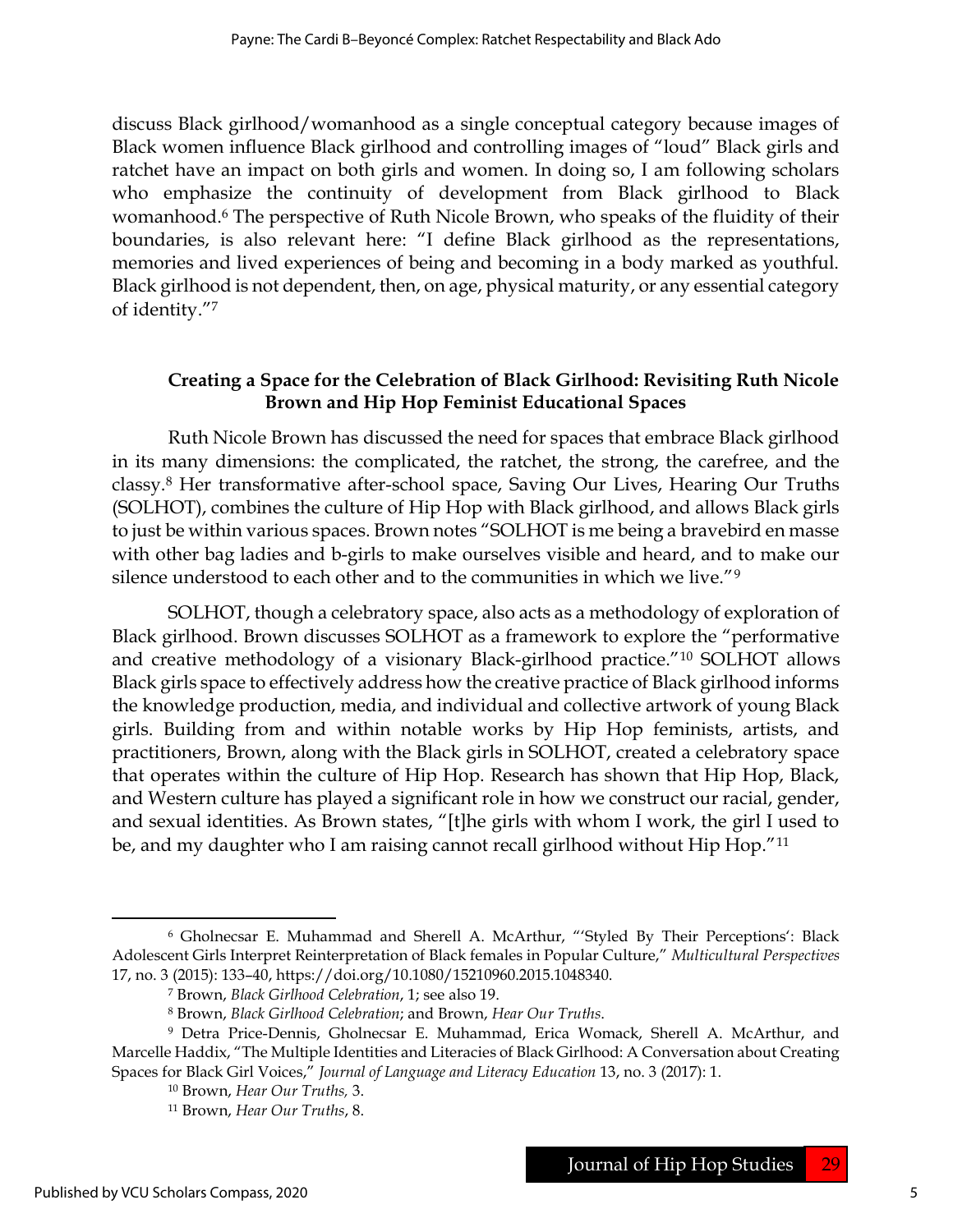Hip Hop has become a significant cultural influence in defining who we are and how we interpret the cultural messages that surround our experiences. As I recall my own experiences as a Black girl, I too cannot remember a girlhood without Hip Hop. Hip Hop dictated and still dictates every part of my identity, from my construction of Blackness to the complicatedness of Black girl/womanhood. Hip Hop was and continues to be a significant cultural vehicle for my development. In reflecting on the influence of Hip Hop and Brown's work, I wanted to create a similar space, a space that allowed Black girls to be who they are and celebrate themselves within the culture of Hip Hop. Further, I wanted to create a celebratory space that allowed Black girls to embrace their Southern identity and their contributions to Hip Hop. I wanted to create a space that challenged dominant ideologies of education, educational spaces, Blackness, and Black girlhood; a space that celebrated being Southern, being ratchet, being classy, and being Hip Hop. As a scholar, educator, and ratchet Black girl, I felt that Hip Hop theories and praxis left out the influence of Southern Hip Hop and the messiness of what it means to be Black, Southern, and woman/girl.<sup>12</sup>

To give back to my community and a culture that shaped me, I created a Hip Hopbased educational program called Grit, Grind, Rhythm & Rhyme, which aimed at connecting the elements of Hip Hop (dance, graffiti, and rap) to education through English/Language arts (E/LA). In collaboration with a local, predominately Black school, we invited Black youth to engage in this space, learning English/Language Arts concepts through a culture that has significantly shaped not only Black culture, but also the very community in which the program was taking place. The program was a community space, inviting Hip Hop graffiti, dance, and rap artists to work within this environment, while simultaneously crafting a mentoring space for local Black high school youth who volunteered to work. While the program was open to all, it became a haven for young Black girls, who were all 12 years old. While the number of girls in the program varied, six girls were there consistently. The girls used the space to be their ratchet selves: free from the outside world and politics of respectability. Loud in a setting that continuously wanted to silence them and able to move and feel the power of Hip Hop through their bodies, their language, their art, and their dance. The environment, thus, transformed itself into a celebratory space for Black girls as we worked within and through Hip Hop, challenging dominant ideologies and representations surrounding Blackness, girlhood/womanness, education, our community, and region. We worked through our conceptualizations of Blackness and femininity, curating and celebrating a ratchet Black girlhood that was for us and appreciated by us. While the space was a free space, we were not oblivious to the influences of the sociohistorical ideologies that continually police Black female bodies and that guide Black girl/womanhood; however, we were able to

<sup>12</sup> Courtney Terry, Regina N. Bradley, and Stephanie Y. Evans, "More than Country Rap Tunes: Hip Hop's Impact on the Post-Civil Rights American South," Phylon 54, no. 2 (2017): 3–10, https://www.jstor.org/stable/90018658.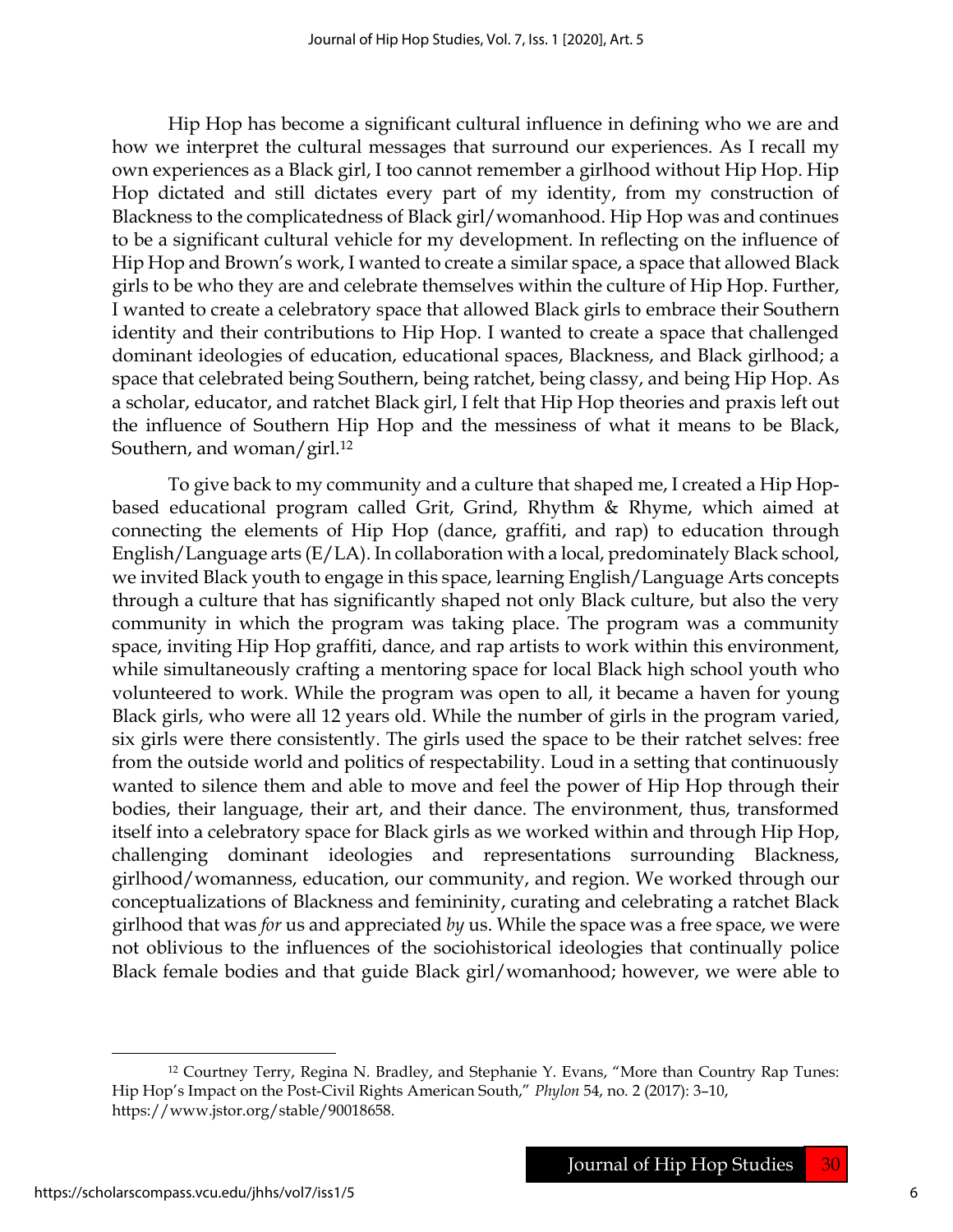create a celebratory, educational space that embraced our identities, including our ratchet Black girlhood.

Building from Brown's celebratory space and methodological framework, the Grit, Grind, Rhythm & Rhyme program was a space to explore the individual and collective knowledge production of Black adolescent girls as it relates to identity development, both individual and collective through our mutual exploration of Hip Hop culture and the systemic oppressions that continually shape our intersectional identity of Black girlhood.

### The (Loud) Ratchet Black Girl: Tensions Surrounding Ratchetness in Hip Hop and Black Girlhood

Loud. Angry. Attitudinal. Those words are often used to negatively describe the personas of Black girls within various spaces. Scholars such as Signithia Fordham, Patricia Hill Collins, and Monique W. Morris have all noted the stereotyping and silencing of loud Black girls in various spaces.13 Morris notes the stigma of identity politics and the experiences of Black girls in the classroom as it relates to non-conformity of gender expectations. 14 Morris states that "Black girls are greatly affected by the stigma of having to participate in identity politics that marginalize them or place them into polarizing categories: they are either 'good' girls or 'ghetto' girls who behave in ways that exacerbate stereotypes about Black femininity, particularly those relating to socioeconomic status, crime, and punishment."15 In essence, considering the policing of Black girls' behaviors and attitudes, Black girls are often placed in good–bad binaries; binaries that continue to guide their behavior as acceptable in some contexts and not acceptable in other contexts.

Signitha Fordham deconstructs the image of the loud Black girl by discussing the nuances of Black feminine identity development within and outside of the academy. Fordham notes that for many Black women to "pass" or become successful in the academy, they may disassociate themselves from the loud Black girl identity. Fordham states of these Black women that "silence and invisibility are the strategies they feel compelled to use to gain entry into the dominating patriarchy."16 Following the publication of Fordham's study in 1993, research on loud Black girls as well of images associated with Black girlhood has investigated the criminalization of Black girls,

<sup>13</sup> Signithia Fordham, "Those Loud Black Girls: (Black) Women, Silence, and Gender Passing in the Academy," Anthropology and Education Quarterly 24, no. 1 (1993): 3–32,

https://doi.org/10.1525/aeq.1993.24.1.05x1736t; Patricia Hill Collins, Black Feminist Thought: Knowledge, Consciousness, and the Politics of Empowerment (2nd edition, New York: Routledge, 2008); and Monique W. Morris, Pushout: The Criminalization of Black Girls in Schools (New York: The New Press, 2016).

<sup>14</sup> Monique Morris, Pushout, 10.

<sup>15</sup> Monique Morris, Pushout, 18.

<sup>16</sup> Fordham, "Those Loud Black Girls," 23.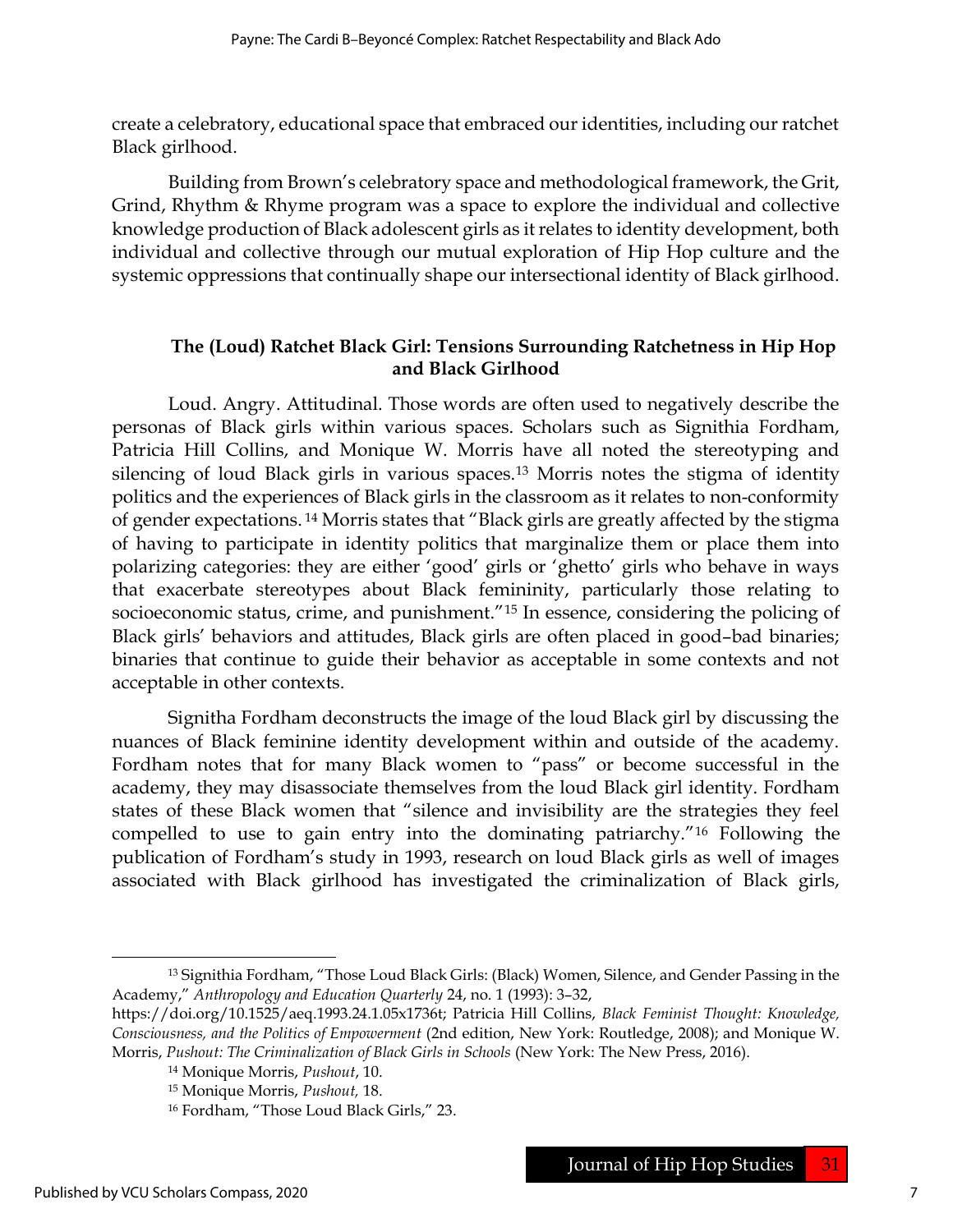particularly those who are perceived as loud and outside of normative ideologies of girlhood.

The interdisciplinary field of Black girlhood studies seeks to challenge dominant and stereotypical images and representations of Black girlhood and center the experiences and realities of Black girls within their own context.17 Since its inception in the early 1970s, Hip Hop has been a dominant force in the Black community, ushering in new cultural ideologies, fashion, activism, knowledge, and identities. Hip Hop has provided Black youth and Hip Hop consumers with images surrounding the identities of Black youth. The images and messages within Hip Hop have not always been positive, with negative and stereotypical images of Black men as violent and Black women as loud and hypersexual dominating the narratives. With Black women and girls navigating the margins of Hip Hop culture, Hip Hop has represented a complicated space where they are both underrepresented as female artists and have to constantly challenge stereotypes of Black women. At the same time, Black girls and women have little control over the hypersexualized images presented of them in Hip Hop.

Thus, multiple images of Black femininity are created which influence how they navigate within various spaces and how others interact with them in those same spaces. Dominant images of loud, ratchet Black girls/women further contribute to the silencing and stereotyping of Black girls/women in spaces outside of Hip Hop and have left Black girls/women out of the construction of their own images. As Black girls/women advocate for representation within Hip Hop, they are also taking ownership of the (re)definition of these identities and narratives, challenging the policing of their bodies and attitudes and the "good–bad" binaries of Black womanhood. Within this (re)definition, Black girls/women are continually navigating the muddiness of being respectable, yet loud and sexual in a phenomenon characterized as the classy–ratchet binary.

## Reconceptualizing the Loud Black Girl: Ratchet Politics and the Classy–Ratchet Binary

Conceptualizations of Blackness and femininity have evolved while simultaneously retaining previous ideologies of loud, ghetto, and angry. One iteration of those previous ideologies is the concept ratchet. The politics, tensions, and messiness of the term have been extensively discussed in multidisciplinary conversations, noting ratchet's connection with respectability politics and the policing of Black women's behavior. The politics of respectability, a term coined by Evelyn Higginbotham,

<sup>&</sup>lt;sup>17</sup> Erica B. Edwards, "Toward Being Nobody's Darling: A Womanist Reframing of School Climate," International Journal of Qualitative Studies in Education (2020): 1–14,

https://doi.org/10.1080/09518398.2020.1753254; and Edward W. Morris, "Ladies or Loudies? Perceptions and Experiences of Black Girls in Classrooms," Youth and Society 38, no. 4 (2007): 490–515, https://doi.org/10.1177/0044118X06296778.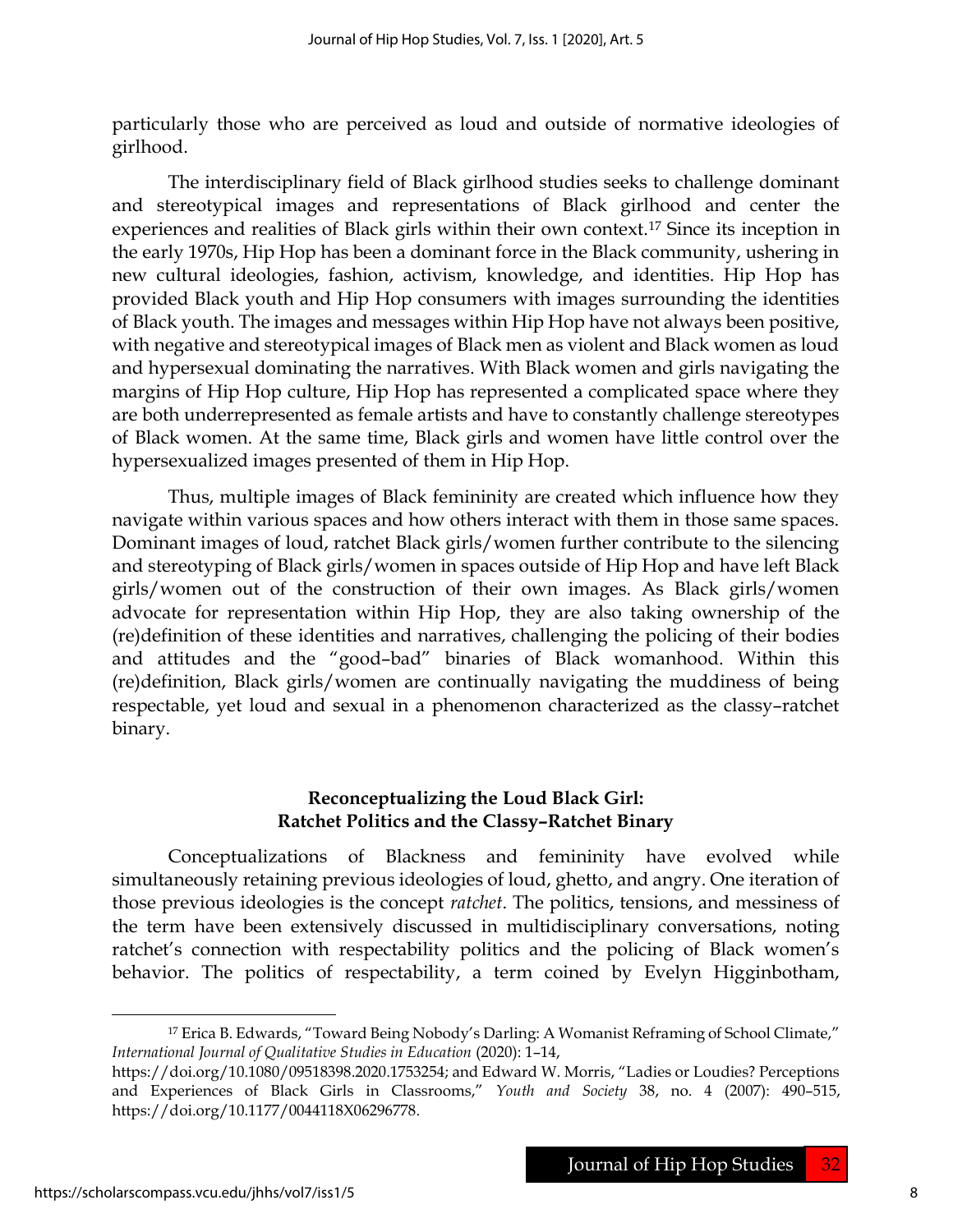references how Black women are expected to embody middle-class values, ideologies, behaviors, and dress. Black communities deem the assimilation into dominant ideologies and values necessary if Black women are to be respected by dominant society.18 In essence, the Black community polices Black women's behaviors and the behaviors of collective Blackness, stripping away the individuality of Blackness and Black people.<sup>19</sup> Respectability politics, then, places Black people in a box, with those who are operating within the confines of those ideologies inside, and those who do not conform to normative expectations on the outside of the box.<sup>20</sup> Based on this ideology, ratchet politics reflects "policies, structures or institutions that promote and/or result in inequality, oppression, marginalization, and denies human beings his or her full humanity as a citizen or resident of a nation state."21 Ratchet politics as a concept gives a name to the way the institution of respectability and notions of classiness continues to marginalize Black girls/women in various spaces.

Black girls and women have always been forced to navigate the narrow edges of respectability politics. Controlling images of Black girl/womanhood as loud, angry, jezebel, welfare queen, mammy, matriarch, and sapphire have dominated the way Black girlhood/womanhood has been framed and have fed into dominant ideologies regarding respectability.22 Currently, the image of ratchet has emerged at the forefront of images of Black girlhood/womanhood, combining evolving images with the controlling images of Black womanhood as discussed by Patricia Hill Collins.23 Hip Hop has been a significant cultural force within the Black community and has acted as a guide to racial and gender performances of Blackness.24 While Hip Hop has been a space where the Black community could discuss and critique their environmental circumstances, Hip Hop has also been a male-dominated space, characterized by misogyny and the sexualized performance of Black womanhood. For Black women, Hip Hop has always been a complicated and messy space where respectability politics and misogyny can be challenged as Black women struggle to (re)construct an identity that pleases them and the collective Black community. The term "ratchet" originally emerged within Hip Hop through Anthony Mandigo's "Do the Ratchet," which Lil Boosie remixed in 2004, and went mainstream with Hurricane Chris's 2007 debut album Ratchet and tracks from later

<sup>&</sup>lt;sup>18</sup> Evelyn Brooks Higginbotham, Discontent: The Women's Movement in the Black Baptist Church, 1880–1920 (Cambridge, MA: Harvard UP, 1994). Many studies noted in this essay also discuss the politics of respectability.

 $19$  S. R. Toliver, "Breaking Boundaries: #Blackgirlmagic and the Black Ratchet Imagination," Journal of Language and Literacy Education 15 (2019): 1–26.

<sup>20</sup> Toliver, "Breaking Boundaries," 4.

<sup>21</sup> Nadia E. Brown and Lisa Young, "Ratchet Politics: Moving Beyond Black Women's Bodies to Indict Institutions and Structures," National Political Science Review 17 (2015): 45–56.

<sup>22</sup> Collins, Black Feminist Thought, Chapter 4.

<sup>&</sup>lt;sup>23</sup> Heidi R. Lewis, "Exhuming the Ratchet before it's Buried," The Feminist Wire, https://thefeministwire.com/2013/01/exhuming-the-ratchet-before-its-buried/.

<sup>&</sup>lt;sup>24</sup> Anthony Mandigo, "Do the Ratchet," Ratchet Fight in the Ghetto (Lava House Records, 1999); Hurricane Chris, Ratchet (Polo Grounds/J Records, 2007); Hurricane Chris, "Halle Berry (She's Fine)," Unleashed (Polo Grounds/J Records, 2009).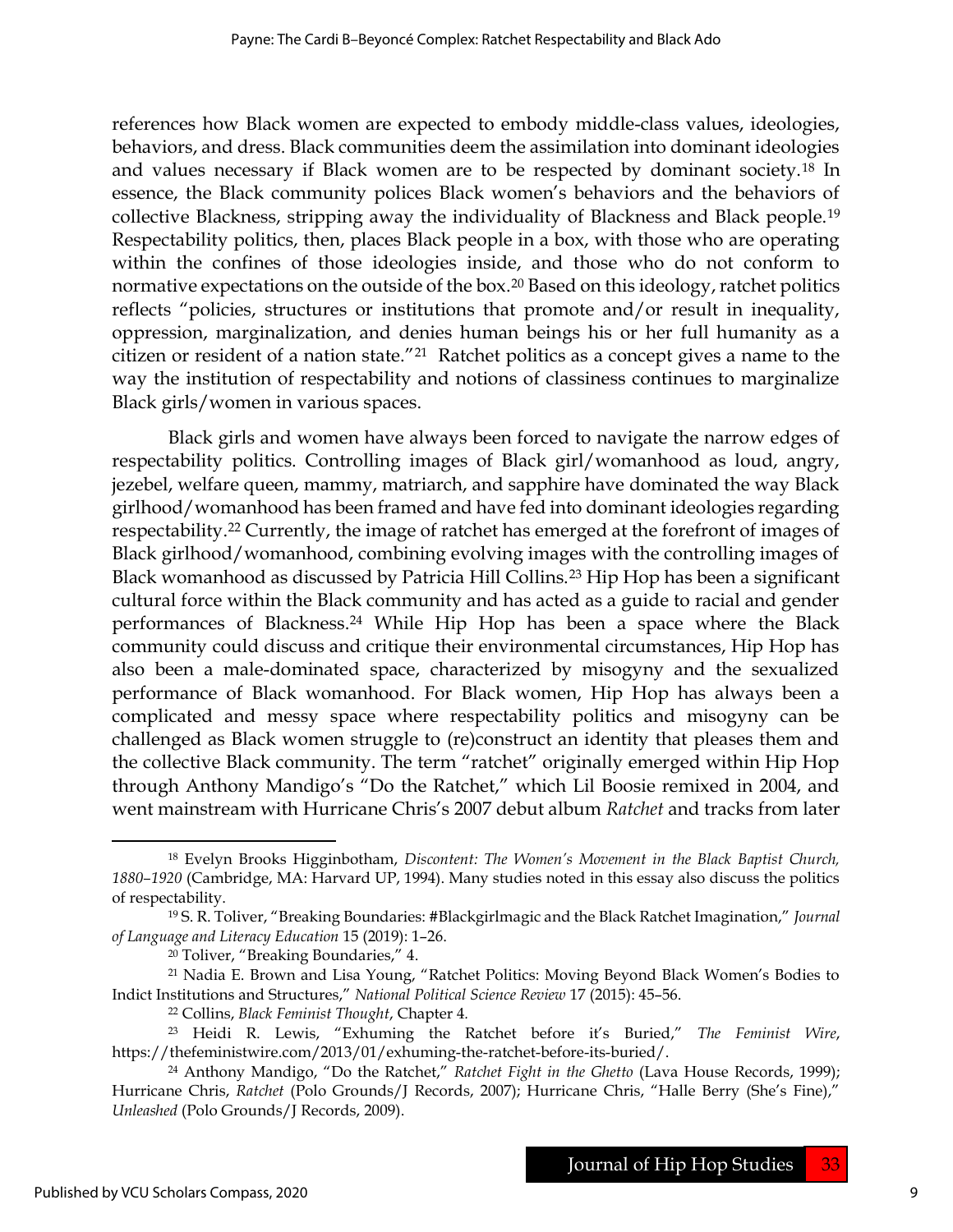albums, including the song "Halle Berry."25 Ratchet has continued to be popularized by both men and women within Hip Hop such as Nicki Minaj, LL Cool J, and Megan thee Stallion with her song "Ratchet." 26 Further, women who are presented as loud, outspoken, or expressive, particularly within Hip Hop culture and other popular media sources, are deemed as ratchet and serve as the blueprint for ratchet attitudes and behaviors.<sup>27</sup>

Current conversations about defining the term "ratchet" and Black girl/womanhood involve challenges regarding those who identify as ratchet. Bettina Love contends that ratchet describes "Black people, particularly Black women, as loud, hot tempered, and promiscuous." <sup>28</sup> The term "ratchet," is often deemed as negative and follows similar characterizations of the loud Black girl in that she is often othered in relation to traditional ideologies surrounding femininity. Robin Boylorn notes that there is a certain respectability surrounding the idea of ratchetness: "ratchet respectability as 'a hybrid characterization of hegemonic, racist, sexist, and classist notions of Black womanhood,' allows Black women to combine ratchet behaviors (generally linked to race) to the politics of respectability (generally linked to class)." 29 Heidi R. Lewis describes the tensions associated with the term, noting the binary that some have created within discussions of the term ratchet. She further notes the tensions when dominant culture and our culture are both policing the behaviors of Black women.<sup>30</sup> Brittney Cooper considers the definitions of the term ratchet and what it means for respectability politics, what it does, and what it can be.<sup>31</sup> Cooper states, "we have to think about how the embrace of ratchetness is simultaneously a dismissal of respectability, a kind of intuitive understanding of all the ways that respectability as a political project has failed Black women and continues to disallow the access that we have been taught to think it will give." 32 In essence, ratchetness redefines Black girl/womanhood in that it teaches us to dismiss the oppressiveness of respectability. As Black girls constantly battle stereotypes

<sup>&</sup>lt;sup>25</sup> Megan Thee Stallion, "Ratchet," Fever (300 Entertainment, 2019).

<sup>26</sup> Brown and Young, "Ratchet Politics," 46.

<sup>27</sup> Bettina L. Love, Hip Hop's Li'l Sistas Speak: Negotiating Hip Hop Identities and Politics in the New South (New York: Peter Lang, 2012).

<sup>&</sup>lt;sup>28</sup> Bettina L. Love, "A Ratchet Lens: Black Queer Youth, Agency, Hip Hop, and the Black Ratchet Imagination," Educational Researcher 46, no. 9 (2017): 539, https://doi.org/10.3102/0013189X17736520.

<sup>29</sup> Robin M. Boylorn, "Love, Hip Hop, and Ratchet Respectability (Something Like A Review)," Crunk Feminist Collective, The Crunk Feminist Collection (blog), September 10, 2015, http://www.crunkfeministcollective.com/2015/09/10/love-hip-hop-and-ratchet-respectabilitysomething-like-a-review/.

<sup>30</sup> Lewis, "Exhuming the Ratchet."

<sup>31</sup> Brittney C. Cooper, "(Un)Clutching My Mother's Pearls, or Ratchetness and the Residue of Respectability," Crunk Feminist Collective, The Crunk Feminist Collection (blog). December 31, 2012.

<sup>32</sup> Cooper, "(Un)Clutching My Mother's Pearls," 122.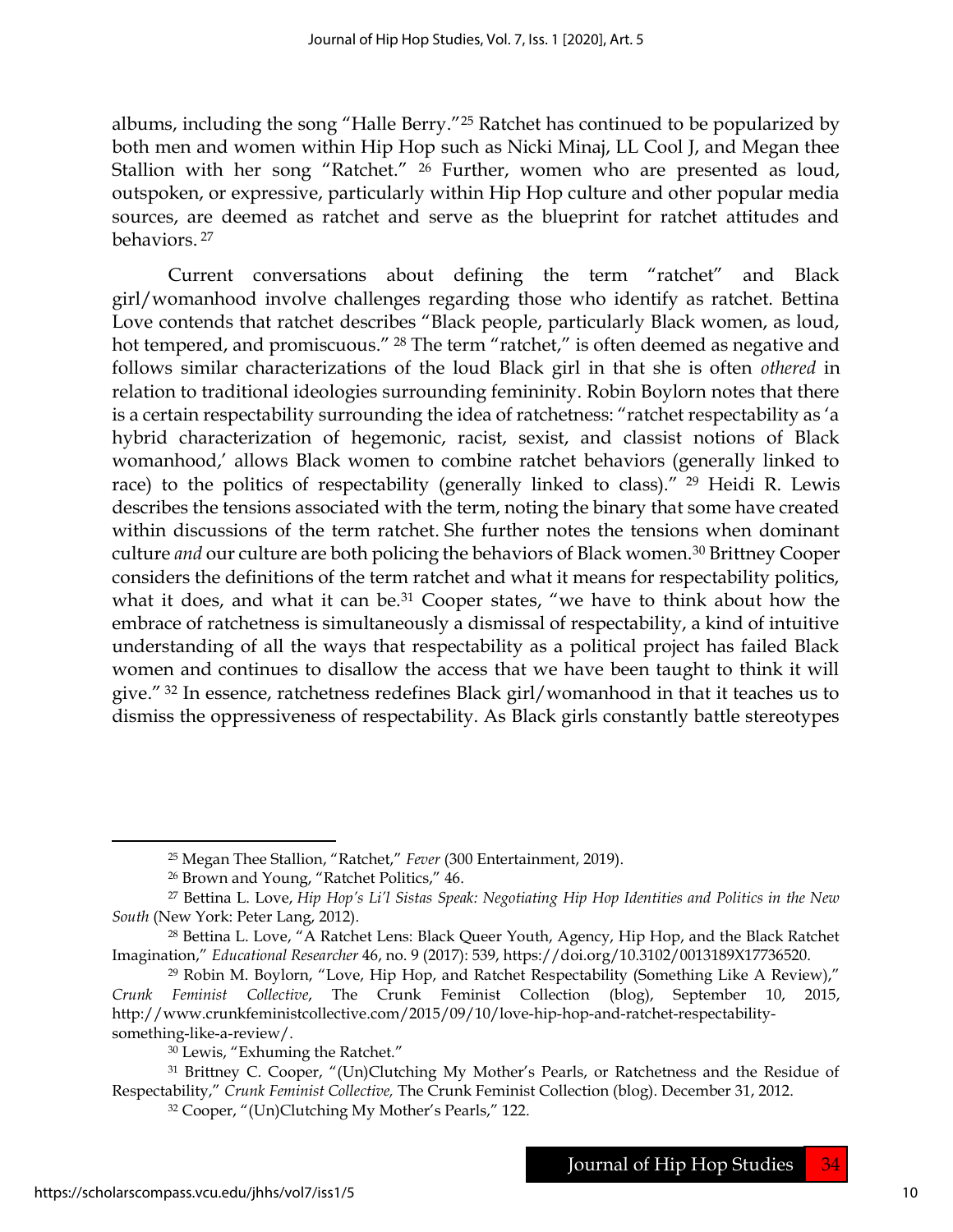of being loud, angry, and sassy, their truths and experiences are often misunderstood and silenced as they are dismissed and reframed as *ratchet*.<sup>33</sup>

The tensions surrounding the term *ratchet* have primarily surrounded the nuances between the term, Black feminine identity, and respectability politics. However, how Black girls and women construct notions of ratchetness, how being ratchet is mediated in various spaces, and how spaces such as the classroom can embrace Black girl ratchetness has often been left out of the conversation.<sup>34</sup> Discussions surrounding ratchetness have been primarily conversations involving reality tv, such as Love and Hip Hop and The Real Housewives of Atlanta, and artiste extraordinaire Beyoncé. Hip Hop feminists have deconstructed reality friendships/relationships and ratchetness, Beyoncé's sexuality and Lemonade album, and fashion, behavior, and vernacular as it relates to ratchetness.<sup>35</sup> As Black women continue to assert their presence within the culture, celebrate #BlackGirlMagic, and (re)construct notions of Black femininity within the culture, constructions of ratchetness continue to change. Women rap artists such as Cardi B have reconstructed notions of ratchet and respectability and embraced their loud, hottempered, aggressive and sexual selves. A rap artist from the Bronx, Belcalis Almanzar, professionally known as Cardi B, dominated the rap scene in 2018 with her album Invasion of Privacy that topped Billboard music charts, produced five singles, and has been certified triple platinum by the Recording Industry Association of America. Two of her singles, "I Like It" and "Bodak Yellow," reached number 1 on the Billboard music charts, making her the first woman rapper with multiple number 1 singles. A Black woman rapper whose fame and popularity arose from her role in VH1's Love and Hip Hop (2016– 2017) and debut singles, Cardi B has become an anti-respectability icon. Amanda R. Matos argues that "Cardi rejects respectability politics by challenging the mainstream embodiment of womanhood with her fashion, cadence, and expression of her sexuality."36 Cardi B's carefree demeanor coupled with her long nails, loud and outspoken voice, sexually provocative clothing, and open discussion and presentation of her sexuality challenges traditional respectability politics and characterizes her within the realms of ratchetness. While the ratchet figure is viewed as a negative persona, Cardi B has consistently advocated for her ratchet individuality, pushing for the world to accept her as she is and to dismantle sexism as it relates to women's behavior in Hip Hop.

<sup>33</sup> Theri<sup> $A$ </sup>. Pickens, "Shoving Aside the Politics of Respectability: Black Women, Reality TV, and the Ratchet Performance," Women & Performance: a Journal of Feminist Theory 25, no. 1 (2015): 45, 49, https://doi.org/10.1080/0740770X.2014.923172.

<sup>34</sup> Cooper, "(Un)clutching My Mother's Pearls," 122.

<sup>&</sup>lt;sup>35</sup> Kinitra D. Brooks and Kameela L. Martin, *The Lemonade Reader* (New York: Routledge, 2019); and Jervette R. Ward, Sheena Harris, LaToya Jefferson-James, Alison D. Ligon, and Cynthia Davis, Real Sister: Stereotypes, Respectability, and Black Women in Reality TV (New Brunswick, NJ: Rutgers University Press, 2015).

<sup>36</sup> Amanda R. Matos, "Alexandria Ocasio-Cortez and Cardi B Jump through Hoops: Disrupting Respectability Politics When You Are from the Bronx and Wear Hoops," Harvard Journal of Hispanic Policy 31 (2019): 89.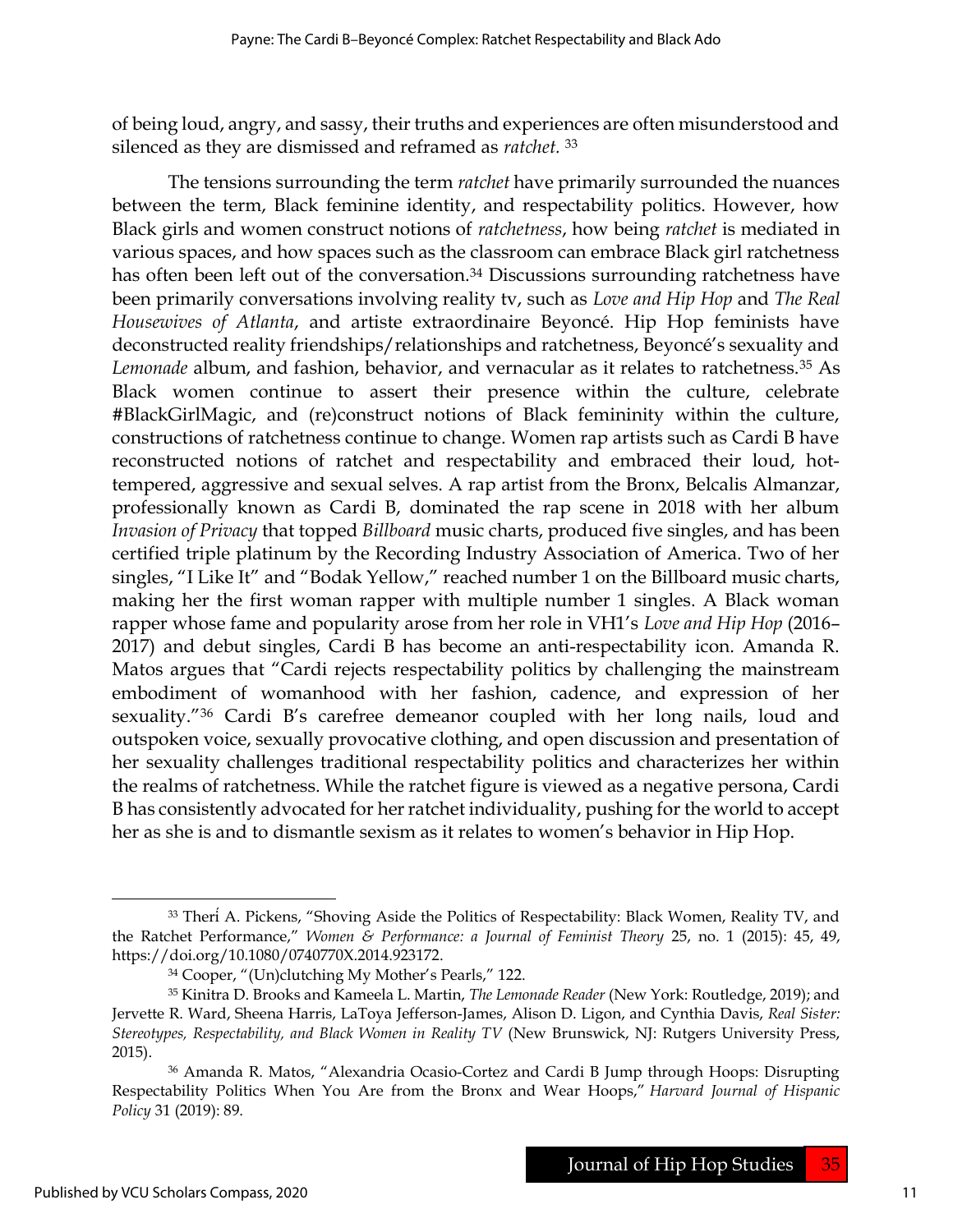Why is it that male rappers can speak how they want act how they want but people constantly bash me for it? Why do I feel like I have to apologize for being who I am? talking how I talk and being what ya call 'Ghetto' wtff. LEAVE ME ALONE!37

As these constructions are contested, negotiated, celebrated, and critiqued, the identities of Black women and girls become more complex, creating a multiple iteration of Black woman/girlhood. While the aforementioned research has increasingly investigated the changing dynamics for Black women, these studies have also noted the need for work engaging Black girls to embrace the multiplicity of the Black girl experience. Therí A. Pickens, for example, calls for a more nuanced definition of ratchet, one that includes ratchet performance as a maker (and unmaker) of both audience and performance.38 Pickens notes "the ratchet imaginary has no desire to participate in narratives of racial progression or social uplift; instead it articulates a desire for individuality regardless of the ideas and wants of a putative collective."<sup>39</sup>

#### Ratchetness in Educational Spaces

In educational spaces, researchers are beginning to explore how to embrace ratchetness. In relation to Black queer youth, L. H. Stallings and Bettina Love have explored the Black ratchet imagination, a term that includes the creative and transformative practice of ratchetness within Hip Hop.40 With ratchetness often explored within the confines of respectability politics, Love notes that the "Black ratchet imagination should not be viewed as a site where young people come to simply act out but a disruption of respectability politics, particularly for queer youth of color, reclaiming autonomy from middle- and upper-class White male heterosexuality and healing from normalized statesanctioned violence toward Black and Brown bodies."<sup>41</sup> Research integrating Hip Hopbased education, Hip Hop feminism, and ratchet politics is pushing the notion of creating homeplaces for Black girls and challenging them to question and critique how Black girls are represented within Hip Hop spaces. bell hooks and others note that Black girls are building/creating homeplaces or homespaces away from the oppositional gaze of others; spaces where they can be themselves and build learning communities where all aspects of the Black girl will be embraced.42 Christopher Emdin advocates for the inclusion of being ratchet in education or providing spacing where Black youth can be their loud and outspoken selves while still being valued within their educational spaces.43 Critical

<sup>37</sup> Cardi B, @iamcardib, Twitter, May 11, 2018. https://www.billboard.com/articles/columns/hiphop/8455619/cardi-b-response-ghetto-hate-tweet, May 11, 2018.

<sup>38</sup> Pickens, "Shoving Aside the Politics of Respectability," 44.

<sup>39</sup> Pickens, "Shoving Aside the Politics of Respectability," 44.

<sup>40</sup> LaMonda H. Stallings, "Hip Hop and the Black Ratchet Imagination," Palimpsest 2, no. 2 (2013): 135–139; and Love, "A Ratchet Lens," 539–547.

<sup>41</sup> Love, "A Ratchet Lens," 541 and Brown and Young, "Ratchet Politics," 1–25.

<sup>42</sup> hooks, Yearning: Race, Gender and Cultural Politics.

<sup>43</sup> Christopher Emdin, "A Ratchetdemic Reality Pedagogy and/as Cultural Freedom in Urban Education." Educational Philosophy and Theory (2019): 1–14.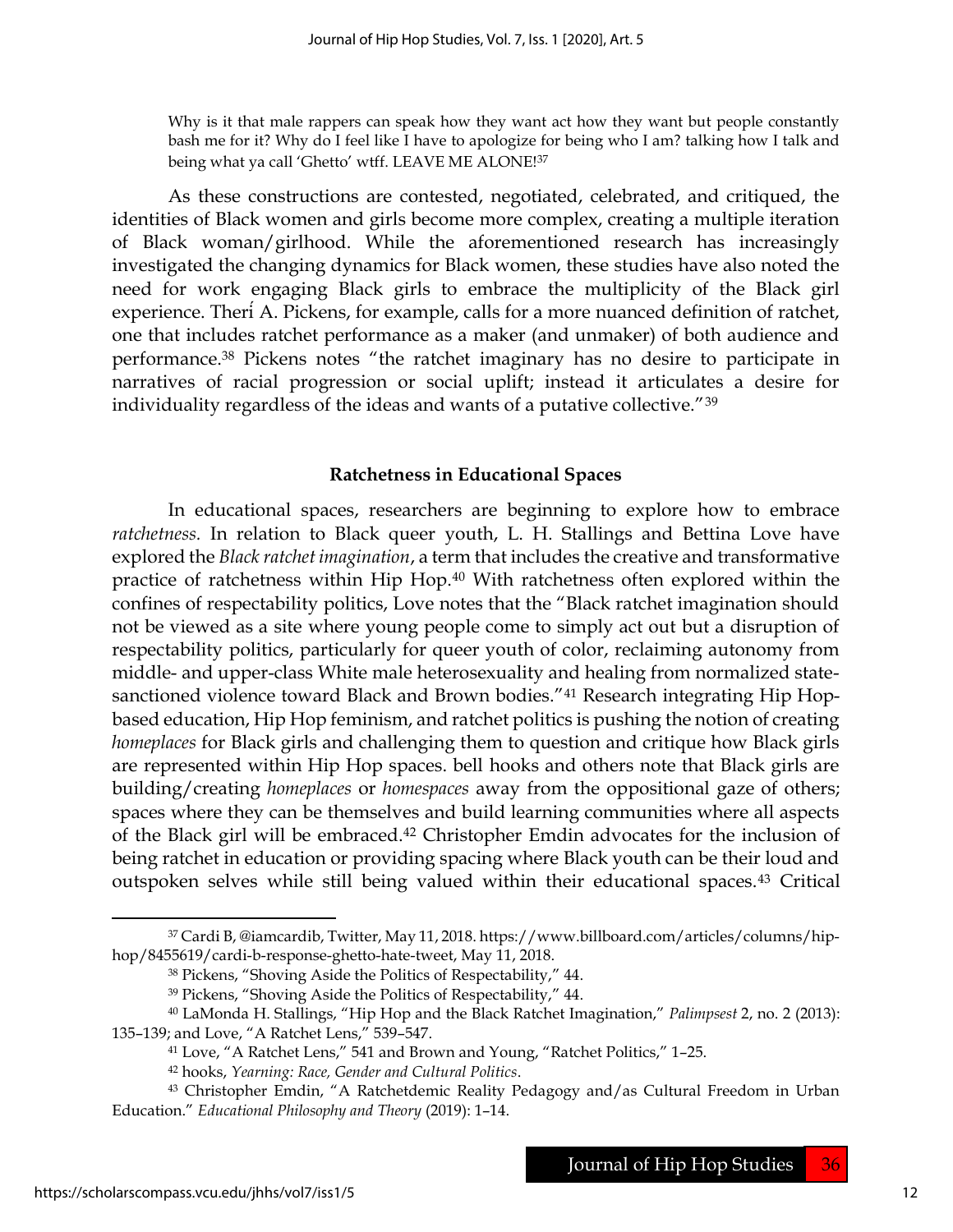literacy scholars such as Detra Price-Dennis, Gholnescar Muhammad, Erica Womack, Sherell McArthur and Marcelle Haddix note the need for a "Black Girls' Literacies Framework" as a means to redefine traditional literacy as reading and writing skills to one that considers the multiplicity of beingness for Black girls.44 Expounding upon the works of Emdin, Love, Brown, and Price-Dennis, Muhammad, Womack, McArthur and Haddix, future directions in Hip Hop feminism will discover new and creative ways that educators can embrace the ratchet Black girl in the classroom and allow space for her to exude her brilliance.

Building from the current work on ratchetness in educational spaces, this paper explores ratchetness and the Black ratchet imaginary as a space for educational possibility and healthy identity development. This space allows for Black girls to deviate from the hegemonic and misogynist views of Black femininity and allows Black girls to construct their own definitions of Black femininity. Further, the Black ratchet imaginary centers the experiences of the historically marginalized, allowing space for appreciation, individuality, and self-love without the constraints of respectability politics, particularly within educational settings.

## Data and Methodology

The purpose of this paper is to explore how Black adolescent girls construct their identities, particularly as it relates to ratchet-respectability identity politics. The data presented here is part of a larger research study that explored the role of Hip Hop-based educational programs in the way Black girls constructed identities and articulated personal epistemologies. The larger study took place at a low-income combined elementary and middle school in the Southern region of the United States. It used a Black Feminist/Hip Hop feminist narrative inquiry framework and sought to answer the following research questions: (1) What role does Hip Hop (i.e., rap, dance, and graffiti) play in the lives of Black girls? (2) How does Hip Hop inform racial and gendered identity for Black girls? (3) How do Black girls negotiate their racial and gender identities through Hip Hop? (4) How does Hip Hop inform Black girls' personal epistemologies and worldviews?45 This study emerged as a program titled Grit, Grind, Rhythm & Rhyme, a Hip Hop-based after-school program that brought together the elements of Hip Hop (rap music, graffiti art, and dance) with English/Language Arts tutoring. Participants for this study included six girls who were consistent participants in the program. The program ran for nine weeks, twice a week for two hours each day. Sources of data for the entire study included: (1) non-participant observations, (2) semi-structured interviews, and (3) researcher journals. Non-participant observation notes and researcher journals were

<sup>44</sup> See Detra Price-Dennis, Gholnecsar E. Muhammad, Erica Womack, Sherell A. McArthur, and Marcelle Haddix, "The Multiple Identities and Literacies of Black Girlhood: A Conversation about Creating Spaces for Black Girl Voices," Journal of Language and Literacy Education 13, no. 3 (2017): 1–18.

<sup>45</sup> Ashley N. Payne, "Can You Hear Me Now: The Role of Hip Hop in the Identity and Personal Epistemology of Black Girls," PhD diss., University of Memphis, 2018, 12.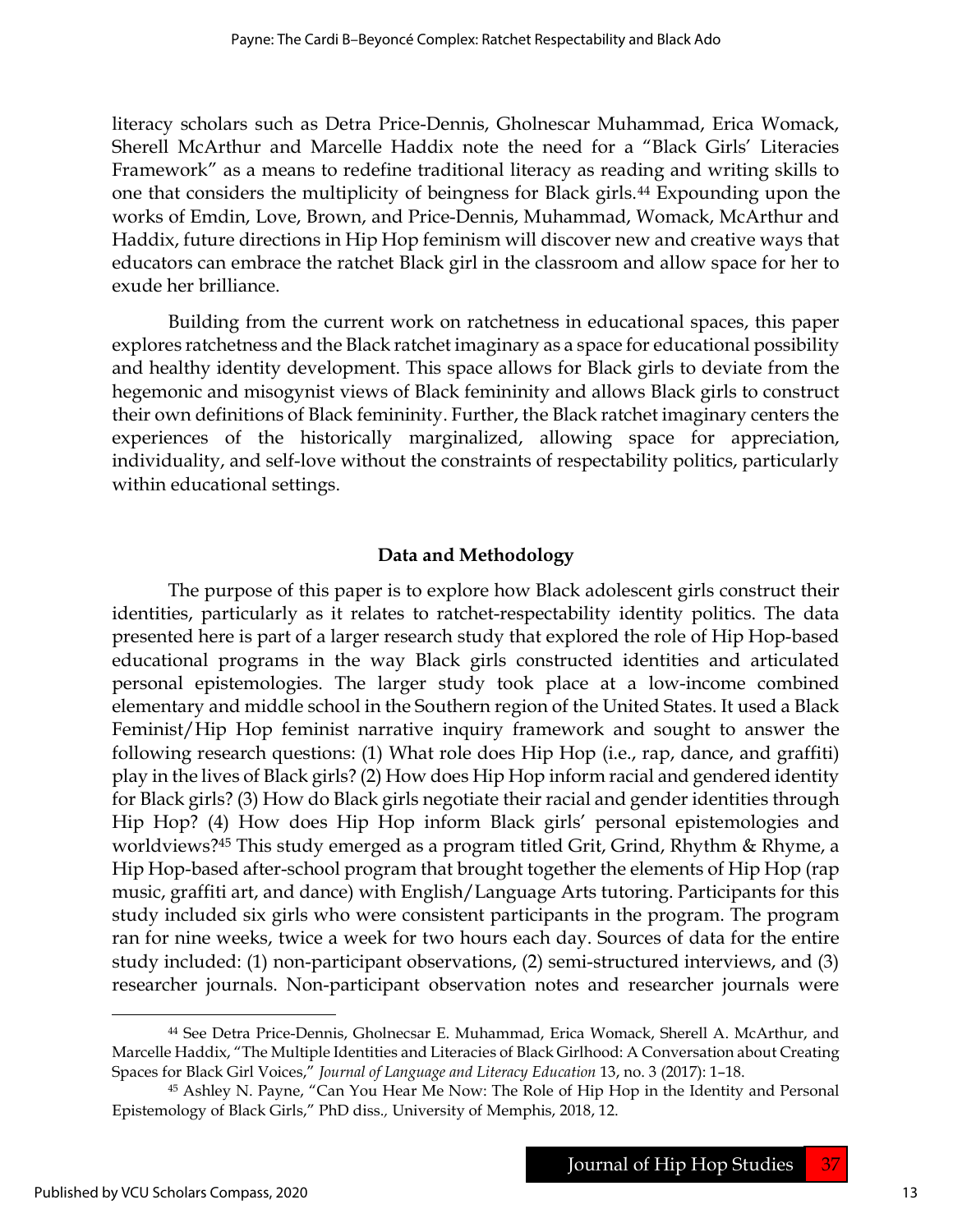completed after each day and semi-structured interviews were completed during the program and after the completion of the program. Data was coded using a three-tier thematic analysis<sup>46</sup> starting with open coding (In Vivo, emotions, and values), categories (axial coding), and final themes. Each piece of data was triangulated with the others to ensure a reliable and clean analysis process. The overall study yielded four themes, but for the purposes of this article in the special issue on Hip Hop feminism, only one theme, the Cardi B–Beyoncé complex, is being discussed. The Cardi B–Beyoncé complex discusses the intersection of ratchetness and respectability in educational settings and the influence of Hip Hop artists and images on the construction of ratchet-respectability identities. Further, this theme informs the need for a transformative, ratchet educational space where Black girls and the multiplicity of the Black girlhood experience will be appreciated and not silenced.

## Cardi B-Beyoncé Complex: Classy–Ratchet Binaries and Respectability in the Program

The girls within the Hip Hop-based educational program challenged dominant ideologies of Black girl/womanhood by finding various representations of Black girlhood that they could connect with and find strength in. The girls recognized the existence of stereotypes surrounding Black women within Hip Hop, specifically referencing terms such as angry, aggressive, thug, slut, classy, ratchet, and gold digger. Ratchet and classy were the most-discussed identities surrounding Black woman/girlhood, which the girls discussed through references to Cardi B and Beyoncé. Though both artists are powerful representations of women in Hip Hop (Beyoncé is a multimillion–dollar recording artist who gained popularity in the 90s as part of the girl R&B group, Destiny's Child, and was named most powerful female in entertainment in 2015 and 2017 by Forbes magazine), their personalities are opposites of each other. Aside from her music, Cardi became popular for being "real" or her loud, carefree, and ratchet self. She is viewed as relatable, as she continues to "be herself" no matter the context. She rose from a background in strip clubs, a background that many of my students found relatable. Fans and girls in the program fell in love with her loud, carefree, "no filter" attitude. Beyoncé, on the other hand, though a force on the stage and through her music, presents herself as a little more reserved outside of her music. As the girls described her, she chooses her words carefully in her interviews, she is not loud, and does not come from a strip club background.

Following Love's and Stallings's conceptualization of Black ratchet imagination, and bell hooks' notion of *homeplaces*, the girls used the space as a homeplace to utilize the "creative and transformative practice of ratchetness" and to construct notions of Black girlhood. 47 On an individual level, the girls channeled artists such as Cardi B every

<sup>&</sup>lt;sup>46</sup> See Johnny Saldaña, The Coding Manual for Qualitative Researchers (Los Angeles: Sage, 2015). <sup>47</sup> See hooks Yearning: Race, Gender and Cultural Politics.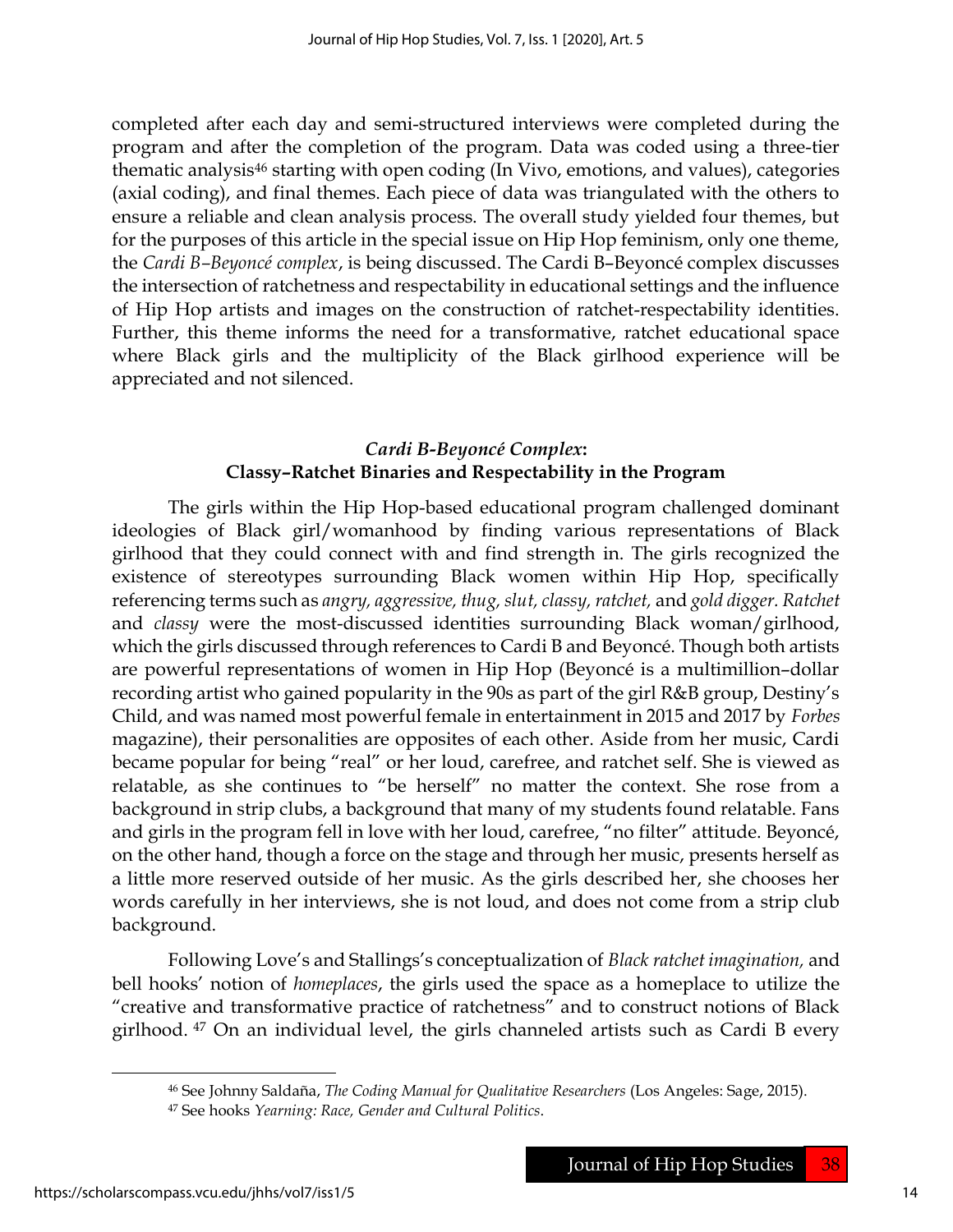session, whether it was through her song Bodak Yellow, or her representation within various spaces. Through the course of the program, I observed how the girls watched her videos, rapped along with her music, emulated her actions, and expanded their own representations of Black girlhood through Hip Hop dance. Various notions of ratchet were exhibited within this space, free from judgment. "Say little trick, you can mess with me, if you wanted to," the girls screamed (making sure to refrain from cursing in the classroom and presence of adults). Forming a circle, the girls produced various dance moves that ranged from twerking, buckin' and jookin' (both of which are Memphis-style dances and variations of gangsta walking), and Blocboy JB's popular "shoot" dance, that emerged from his single of the same name.<sup>48</sup> On a group level, the girls co-created knowledge of Black girl/womanness as they looked to each other for approval, making sure they were representing Black girlhood in a way that the collective saw fit. This demonstrates that identity, and by extension ratchetness, is a co-constructed identity, built not only from media and Hip Hop images, but also from the interpretations of the larger peer group.

Beyoncé, in contrast, represents a classy perspective and a model for how the girls should act in public situations. In an interview, one of the girls mentioned "cause when Beyoncé is in public she don't be all this and that (moves hands erratically) and be all ghetto like she be like oh hey (mimicking a soft voice) and stuff like that."49 Further, the girls discussed various instances where they were expected to be classy, whether it be within the classroom, at home, or within any public space. Each of the girls mentioned that they were reprimanded for "unclassy" behavior and had constant discussions with adult authority figures about their behavior. For example, one participant, who was on the cheerleading team along with three of the other girls, discussed how the principal consistently compared their behaviors to other cheerleading teams, making sure to stress that they must "be classy" and not act like those "other" girls. In addition, the girls discussed forming after-school groups with their female peers that aimed at learning proper behaviors and etiquette. Public vs. private ratchetness was also mentioned, with discussions surrounding public displays of classiness and private displays of ratchetness. One of the girls stated, "if you out in public that's just gonna make you [look] worse like its gonna make you seem irritating they might put you out."<sup>50</sup> In essence, ratchetness was reserved for private spaces or for their homeplaces with other Black girls. They believed that they could not be their true selves with the world watching, thus, silencing them and their experiences.

School and educational spaces were mentioned by the girls as places where they were silenced, both physically and mentally, and were not allowed to speak, dance, or even talk in their own dialect. However, the after-school program, though educational, became a ratchet space where they could be loud and expressive and use their own

<sup>48</sup> Blocboy JB's popular "shoot" dance, that emerged from his single "Shoot."

<sup>49</sup> Mariah (participant), interview by author, 2017.

<sup>50</sup> Unique (participant), interview by author, 2017.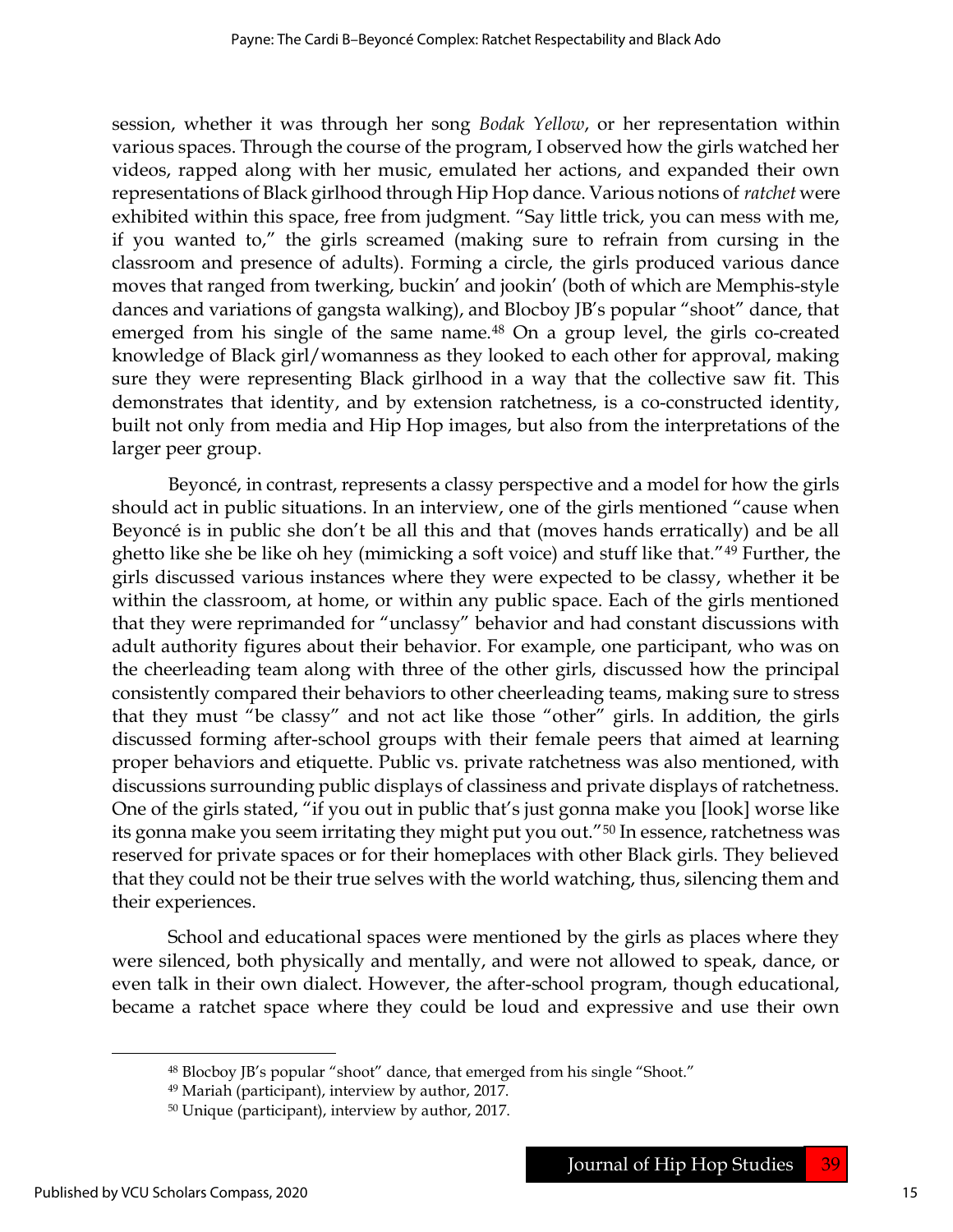language and dialects to describe their experiences. Though the girls were able to be who they wanted to be, this did not impede on their education or on the construction of knowledge. The girls were able, in their own ratchet ways, to connect the lyrics and media presence of various artists to their English/Language Arts (E/LA) constructs. For example, throughout the program, I observed the girls create their own dance and rap storytelling cyphers, each representing different types and parts of a story. The girls were able to incorporate  $E/LA$  mechanics in both of these visual and verbal acts, while simultaneously engaging in loud, expressive behavior. Similar to ways in which loudness is often associated with being uneducated, ratchetness is also associated with being uneducated. However, being/acting ratchet, for these girls, was just another expressive and unconventional method of demonstrating their knowledge of the material.

#### Conclusion: Ratchet Hip Hop Feminism and Black Girlhood

Many notable Hip Hop feminists have explored various aspects of Black girlhood, from identity and respectability politics to how Hip Hop feminism can be used within education. Hip Hop feminists challenge traditional developmental theories regarding identity development and carve out intersectional spaces that note the multiplicity of Black girls' experience; an experience that deviates from the monolith that has been traditionally used to describe the Black experience. This essay builds on but also challenges scholarship within Hip Hop feminism to continue to explore that multiplicity and create spaces where all aspects of the Black girl are accepted and appreciated, particularly in spaces where negative stereotypes of loud-ratchet Black girlhood continue to carry a negative connotation. During my ethnographic observation, the girls within this Black girlhood celebratory space continually worked within the nexus of Hip Hop and Blackness girlhood, challenging, critiquing, and (re)constructing notions of Black girlhood, particularly as it relates to ratchet-Black girlhood. They expressed a need for spaces where they can be themselves and transformed their educational space into a space that was just that: a place for them to be who they want to be, free from the gaze of others. The girls were able to participate in the transformative, creative practices of Black ratchet imagination, where they could escape from the respectability politics of being classy and were free to express themselves as they pleased, whilst learning in their normal educational space. Future scholarship exploring notions of Black girlhood will continue to challenge educators to create spaces that allow space for Black girls to be their Blackratchet-selves, merging Hip Hop culture, Blackness, and girlhood into an educational space that is for them.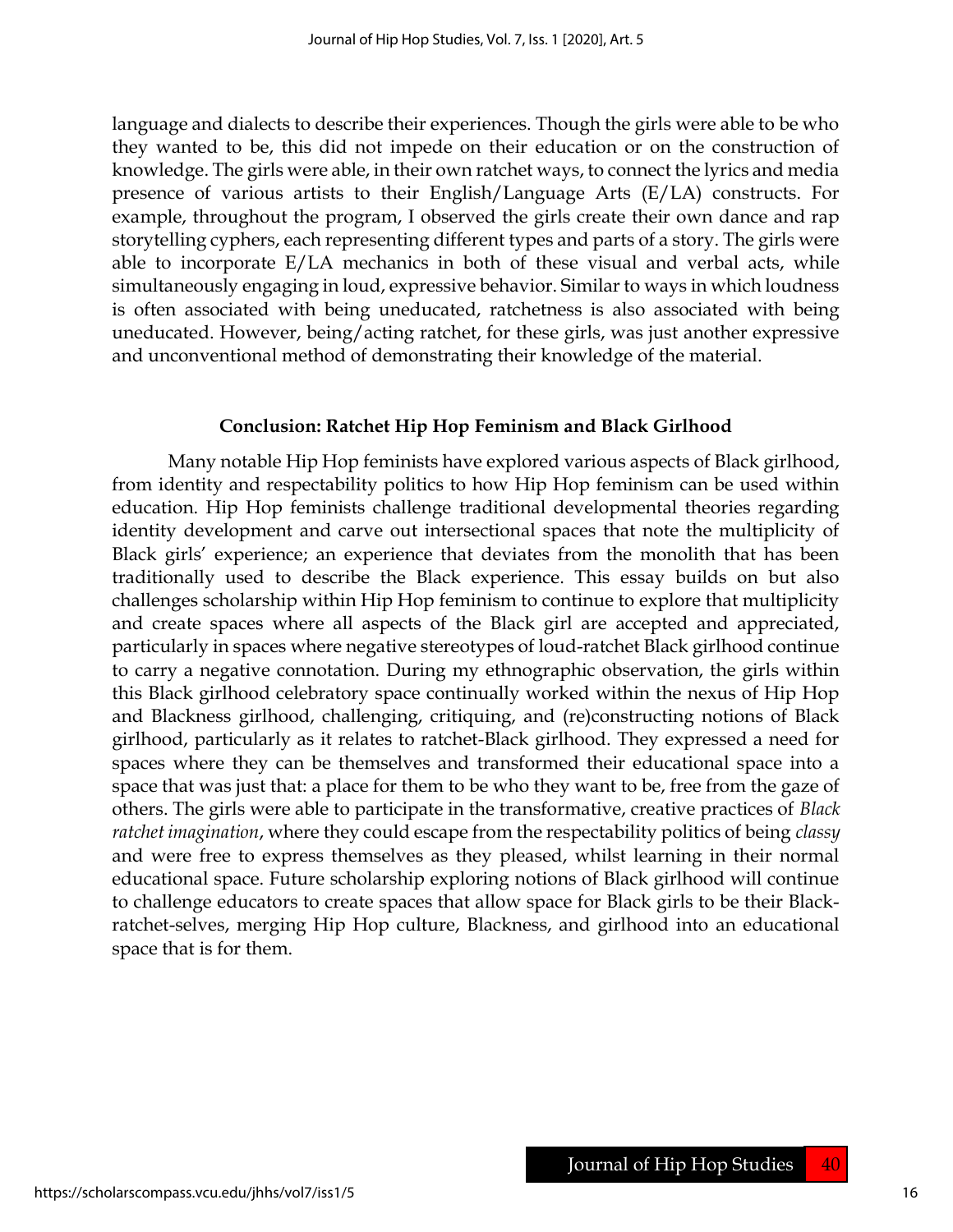#### Selected Bibliography

- Brown, Nadia E., and Lisa Young. "Ratchet Politics: Moving Beyond Black Women's Bodies to Indict Institutions and Structures." National Political Science Review 17, no. 2 (2015): 45–56. https://doi.org/10.4324/9781315081946.
- Brown, Ruth Nicole. Black Girlhood Celebration: Toward a Hip-Hop Feminist Pedagogy. New York, NY: Peter Lang, 2009.
- ———. Hear Our Truths: The Creative Potential of Black Girlhood. Urbana: University of Illinois Press, 2013.
- Boylorn, Robin M. "Love, Hip Hop, and Ratchet Respectability (Something Like A Review)." The Crunk Feminist Collection (blog). http://www.crunkfeministcollective.com/2015/09/10/love-hip-hop-andratchet-respectability-something-like-a-review/.
- Brooks, Kinitra D., and Kameelah L. Martin. The Lemonade Reader: Beyoncé́, Black Feminism and Spirituality. New York: Routledge, 2019.
- Collins, Patricia Hill. Black Feminist Thought: Knowledge, Consciousness, and the Politics of Empowerment. 2nd edition. New York: Routledge, 2008.
- Cooper, Brittney C. "(Un)Clutching My Mother's Pearls, or Ratchetness and the Residue of Respectability." The Crunk Feminist Collection (blog). December 31, 2012. http://www.crunkfeministcollective.com/2012/12/31/unclutching-mymothers-pearls-or-ratchetness-and-the-residue-of-respectability/.
- Dimitriadis, Greg. Performing Identity/Performing Culture: Hip Hop as Text, Pedagogy, and Lived Practice. New York: Peter Lang, 2009.
- Edwards, Erica B. "Toward Being Nobody's Darling: A Womanist Reframing of School Climate." International Journal of Qualitative Studies in Education (2020): 1–14. https://doi.org/10.1080/09518398.2020.1753254.
- Emdin, Christopher. "A Ratchetdemic Reality Pedagogy and/as Cultural Freedom in Urban Education." Educational Philosophy and Theory (2019): 1–14.
- Evans-Winters, Venus E., and Jennifer Esposito. "Other People's Daughters: Critical Race Feminism and Black Girls' Education." Educational Foundations 24 (2010): 11–24.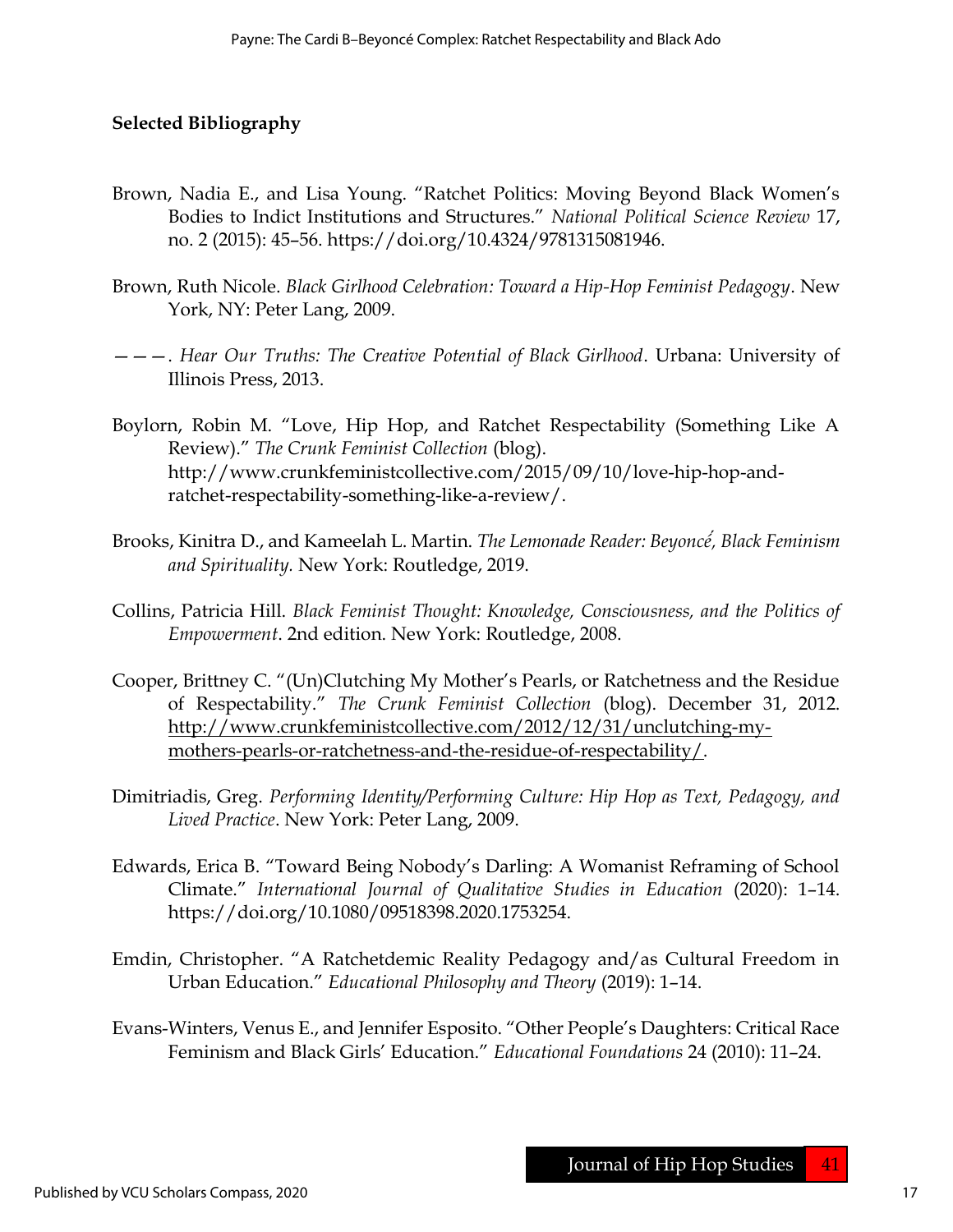- Fordham, Signitha. "'Those Loud Black Girls': (Black) Women, Silence, and Gender 'Passing' in the Academy." Anthropology & Education Quarterly 24, no. 1 (1993): 3– 32. doi:10.1525/aeq.1993.24.1.05x1736t.
- Higginbotham, Evelyn Brooks. Righteous Discontent: The Women's Movement in the Black Baptist Church, 1880–1920. Cambridge, MA: Harvard UP, 1994.
- hooks, bell. Yearning: Race, Gender and Cultural Politics. Boston, MA: South End Press, 1990.
- Jacobs, Charlotte E. "Developing the 'Oppositional Gaze': Using Critical Media Pedagogy and Black Feminist Thought to Promote Black Girls' Identity Development." The Journal of Negro Education 85, no. 3 (2016): 225–38. https://doi.org/10.7709/jnegroeducation.85.3.0225.
- Lewis, Heidi R. "Exhuming the Ratchet before it's Buried." The Feminist Wire, January 7, 2013. https://thefeministwire.com/2013/01/exhuming-the-ratchet-before-itsburied/.
- Levine, Laura E., and Joyce Munsch. *Child Development: An Active Learning Approach*, 3<sup>rd</sup> ed. Los Angeles: Sage, 2018.
- Love, Bettina L. Hip Hop's Li'l Sistas Speak: Negotiating Hip Hop Identities and Politics in the New South. New York: Peter Lang, 2012.
- ———. "A Ratchet Lens: Black Queer Youth, Agency, Hip Hop, and the Black Ratchet Imagination." Educational Researcher 46, no. 9 (2017): 539–47. https://doi.org/10.3102/0013189X17736520.
- Matos, Amanda R. "Alexandria Ocasio-Cortez and Cardi B Jump through Hoops: Disrupting Respectability Politics When You Are from the Bronx and Wear Hoops." Harvard Journal of Hispanic Policy 31 (2019): 89–93.
- Morris, Edward W. "'Ladies' or 'Loudies'? Perceptions and Experiences of Black Girls in Classrooms." Youth and Society 38, no. 4 (2007): 490–515. https://doi.org/10.1177/0044118X06296778.
- Morris, Monique W. Pushout: The Criminalization of Black Girls in Schools. New York: The New Press, 2016.
- Payne, Ashley. "Can You Hear Me Now: The Role of Hip Hop in the Identity and Personal Epistemology of Black Girls." PhD dissertation, University of Memphis, 2018.